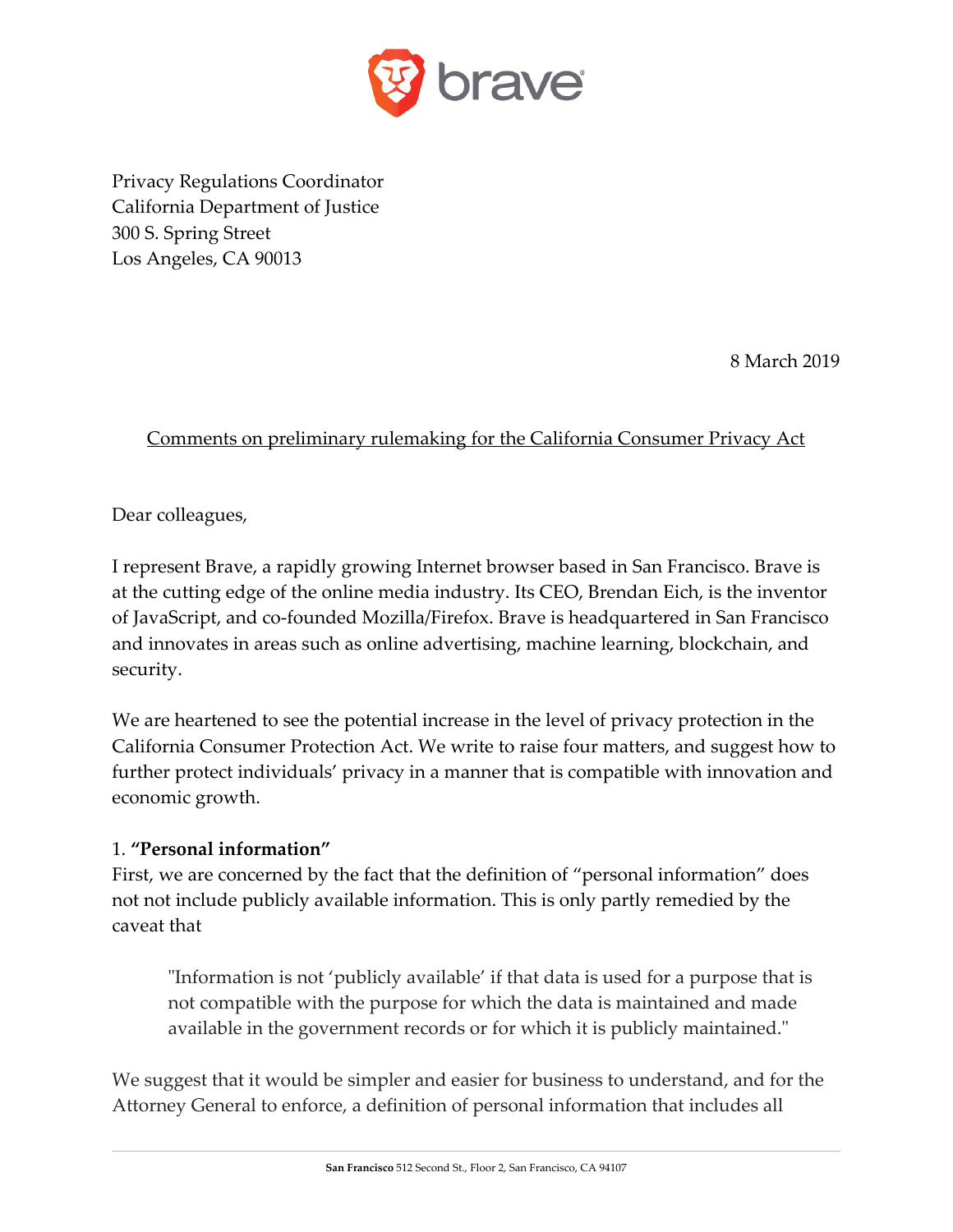

personal information, irrespective of whether the information is public or not. From our perspective as a business that also operates in Europe under the GDPR, we have experienced no ill effect from the GDPR's definition of personal data, which include both public and non-public information. As a general principle, it is the information's relationship to a person that makes it "personal", and this applies whether or not that information happens to also be public.

We commend the legislator for including "capable of being associated with" within the definition. This is of critical importance.

## **2. Deletion requests**

There is a risk that the CCPA allows a business to deny a deletion request if the data concerned are - in its own judgement - useful for "security", "debugging", or to provide a good or service "reasonably anticipated within the context of a business's ongoing business relationship with the consumer".

We suggest that this is too wide a spectrum of reasons to not comply with a person's request for deletion of information about themself.

In particular, we are troubled by the exception concerning "a business's ongoing business relationship with the consumer". Why would a person request the deletion of data that would negatively affect the service they receive, unless they are aware of that fact? If, however, they are not aware of the consequences, then surely all that is necessary is to inform them, and ask if they wish to proceed. We believe that limiting a person's right to have data about them deleted in such a circumstance run counter to logic. We are deeply concerned that this may undermine intention of the Act.

### **3. "Business purposes" exception**

We are troubled by the Act's exception for personal information to be used or shared when necessary to perform a "business purpose". A business purpose can include:

"...providing advertising or marketing services, providing analytic services, or providing similar services on behalf of the business or service provider."

We suggest that this requires more thought in the light of successive privacy scandals in advertising. Permitting personal information to be used for a business purpose that includes advertising may, we fear, open the door to widespread abuse by the